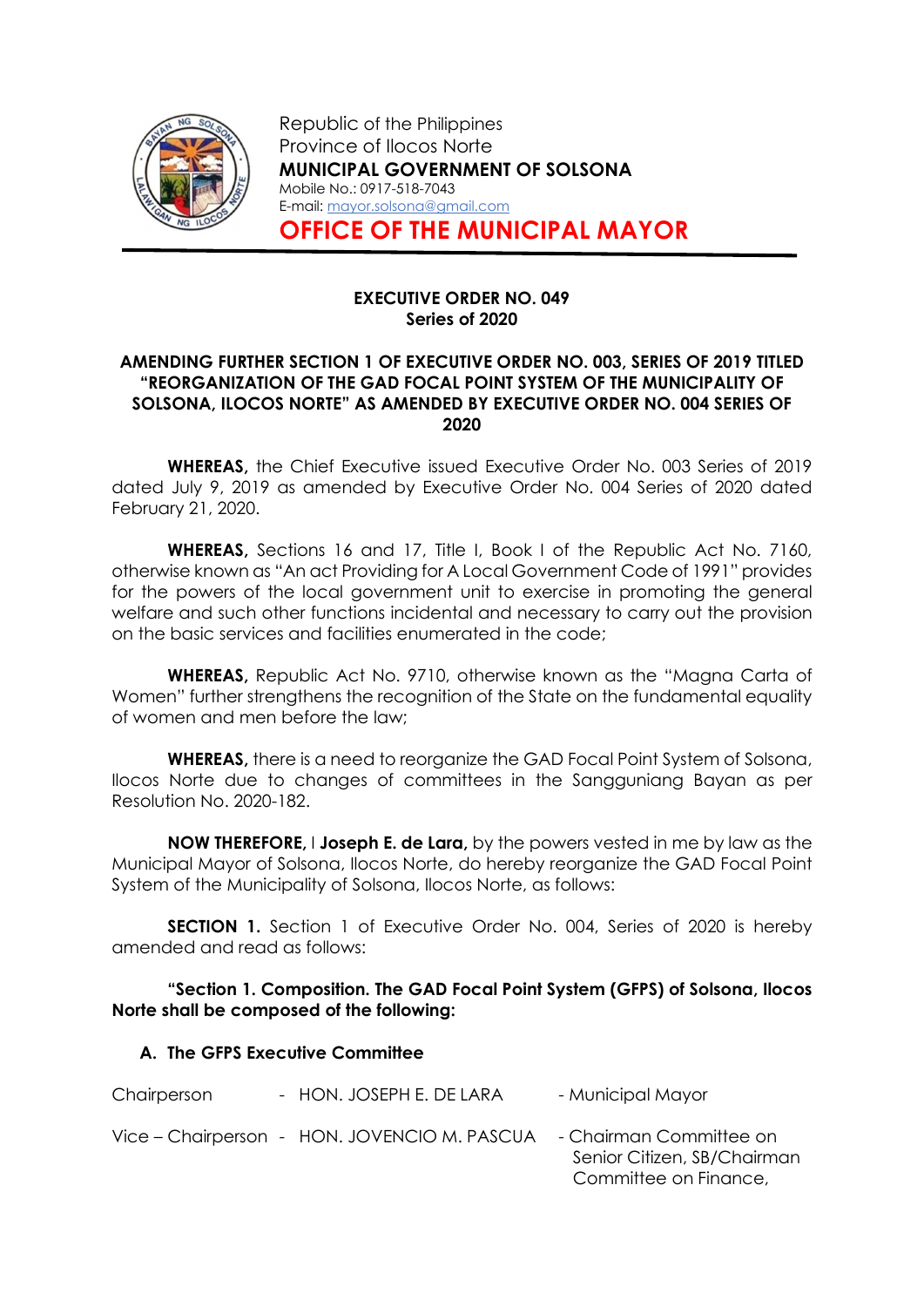Budget and Appropriations

Representative

|         | - HON. BENIGNO L. AQUINO                                    | - Chairman Committee on<br>Women and Family, SB                 |
|---------|-------------------------------------------------------------|-----------------------------------------------------------------|
| Members |                                                             |                                                                 |
|         | - HON. REYNALDO G. MARIANO - LnB President/ Ex-Officio      |                                                                 |
|         | - DR. RUTH B. DE LARA                                       | - Municipal Health Officer                                      |
|         | - ENGR. RANISON D. NARCISO                                  | - Municipal Agriculturist                                       |
|         | - Mx. BRENFORD JAKE M. NICOLAS- OIC MPDO                    |                                                                 |
|         | - Mx. PLAVENI M. GONZALES                                   | - Admin, Assistant II                                           |
|         | - Mx. BELLA B. BALLESTEROS                                  | - MSWDO                                                         |
|         | - Mx. CHARYMELLE O. FORONDA - Municipal Budget Officer      |                                                                 |
|         | - Mx. DIVINA G. DOMINGO                                     | - Municipal Accountant                                          |
|         | - Mx. CATHERINE B. BUMANGLAG - Population Program Worker II |                                                                 |
|         | - PSSg. ESTRELITA F. MEDINA                                 | - PNP, MPS, Womwn and<br>Children's Protection Desk,<br>Solsona |
|         | - DR. RIZALINA MANZANO                                      | - Academe Representative                                        |
|         | - Mx. RAMON FERRERAS JR.                                    | - Private Sector                                                |

# B. The GFPS Technical Working Group

| Chairperson -                  |                          | Mx. CATHERINE B. BUMANGLAG - Population Program Worker II |                       |
|--------------------------------|--------------------------|-----------------------------------------------------------|-----------------------|
| <b>Members</b>                 | $\overline{\phantom{a}}$ | Mx. FERDINAND P. CASTRO                                   | -MLGOO VI             |
|                                | $\overline{\phantom{a}}$ | Mx. DANLORD M. MALUBAG                                    | -Market Supervisor II |
|                                |                          | Mx. JENAR L. BUTED                                        | -Nurse II             |
|                                | $\overline{\phantom{a}}$ | ENGR. ROSELDA P. FAHIGAL                                  | -Municipal Engineer   |
| <b>C. The GFPS Secretariat</b> |                          |                                                           |                       |
|                                | $\qquad \qquad -$        | Mx. PLAVENI M. GONZALES                                   | -Admin, Assistant II  |

- Mx. ALFONSO JEZIEL M. DE LOS REYES -Private Secretary II